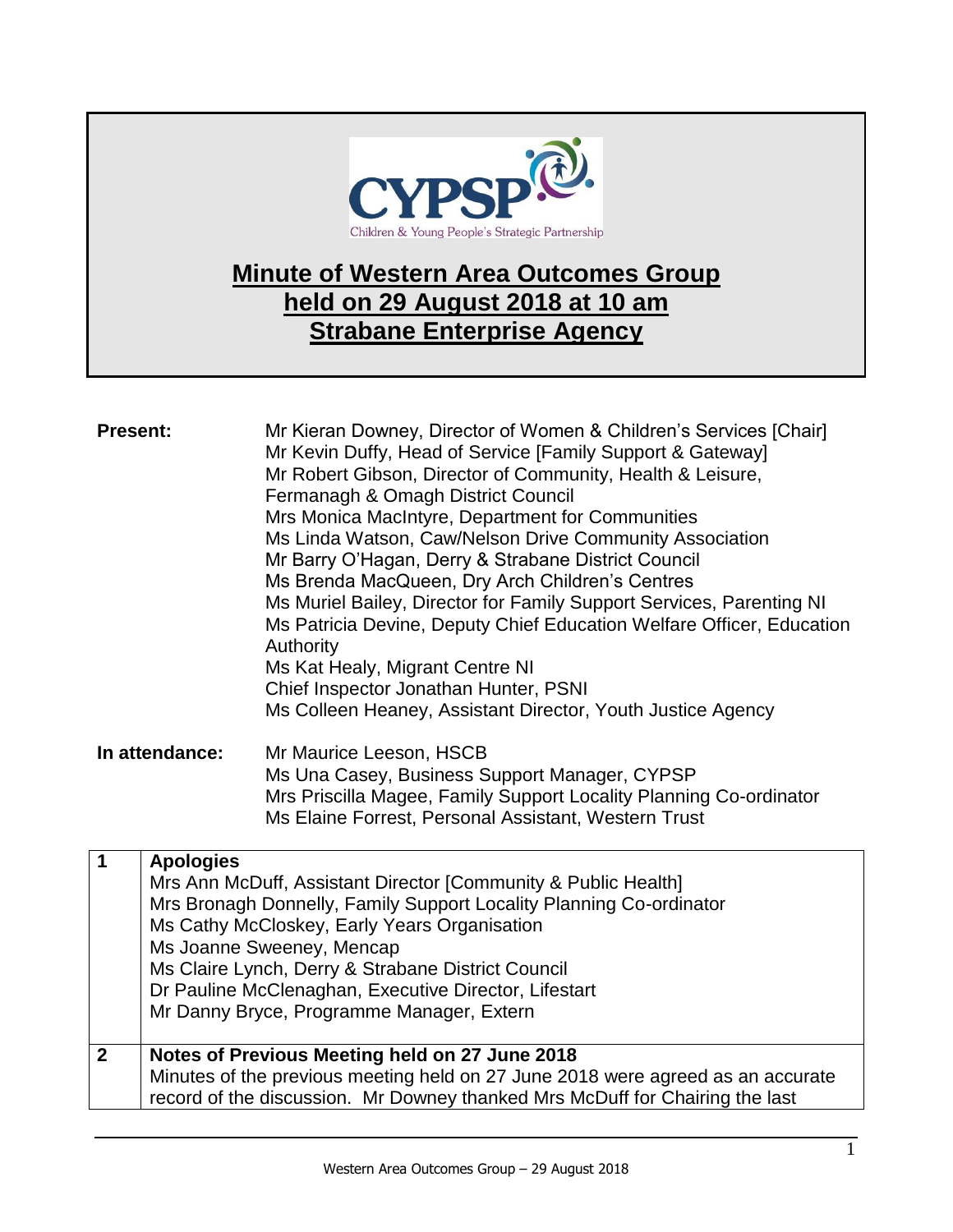|              | meeting and Ms Casey for taking the minutes.                                                                                                                                                                                                                                                                                                                                                                                                                                                                            |
|--------------|-------------------------------------------------------------------------------------------------------------------------------------------------------------------------------------------------------------------------------------------------------------------------------------------------------------------------------------------------------------------------------------------------------------------------------------------------------------------------------------------------------------------------|
| $\mathbf{3}$ | <b>Matters Arising</b>                                                                                                                                                                                                                                                                                                                                                                                                                                                                                                  |
|              | <b>Membership/Outcomes Group Recruitment</b><br>Mr Meehan reminded members that the regional recruitment process for community,<br>voluntary and BME sector representatives of all the Outcomes Groups of the<br>Children and Young People's Strategic Partnership, and co-ordinated by CINI, was<br>due to close on 14 September 2018. Mr Gibson and Mr O'Hagan confirmed that this<br>information had been circulated by both Councils.                                                                               |
|              | <b>Recommendations from Disability Workshop</b><br>Mr Meehan reported that a newsletter detailing new services was being distributed to<br>Hubs via Ms Stephanie Thompson, Children's Services Planning Officer, HSCB.<br>Mr Downey undertook to speak with Ms Karen O'Brien, Director of Adult Mental<br>Health & Disability Services, regarding research undertaken by the University of<br>Ulster around health messages for screening.                                                                              |
|              | <b>Presentation - Healthy Kidz</b><br>Mr Downey welcomed Mr Liam McCorry, Mr Paul Carvill and colleagues from<br>Healthy Kidz, to the meeting.                                                                                                                                                                                                                                                                                                                                                                          |
|              | Mr McCorry informed members that Healthy Kidz was a comprehensive coach led<br>fitness programme, inclusive of every child, with the following aims:-<br>$\triangleright$ To get every child active, fit and healthy.<br>$\triangleright$ To build up a child's confidence, self esteem and emotional resilience.<br>$\triangleright$ An opportunity for vulnerable children to participate in after school activities.<br>$\triangleright$ Provision of an App for young people, their families and communities.       |
|              | He advised that 100 schools were involved in the programme which was effective,<br>sustainable and fun. He reported that Healthy Kidz had received funding of £40,000<br>from the NI Assembly and six major companies had invested in local schools. He<br>said the cost of the programme was £40 per child, per year.                                                                                                                                                                                                  |
|              | Mr Carvill acknowledged the support received from local Councils. He acknowledged<br>the budgetry constraints on schools, but said they had received excellent support<br>from Parent Teacher Associations, local communities and private businesses.<br>He said they wished other Principals to embrace the programme so it could be<br>extended to other areas in NI. Ms Devine extended an invitation to Healthy Kidz to<br>present their programme to a regional Education Authority's Heads of Service<br>meeting. |
|              | $\triangleright$ Chief Inspector Hunter endorsed the Health Kidz programme and offered<br>assistance from the PSNI. Members congratulated staff from Healthy Kidz on<br>the programme. Ms Heaney felt that more research was required to validate<br>the programme, and acknowledged that Principals needed to be educated on                                                                                                                                                                                           |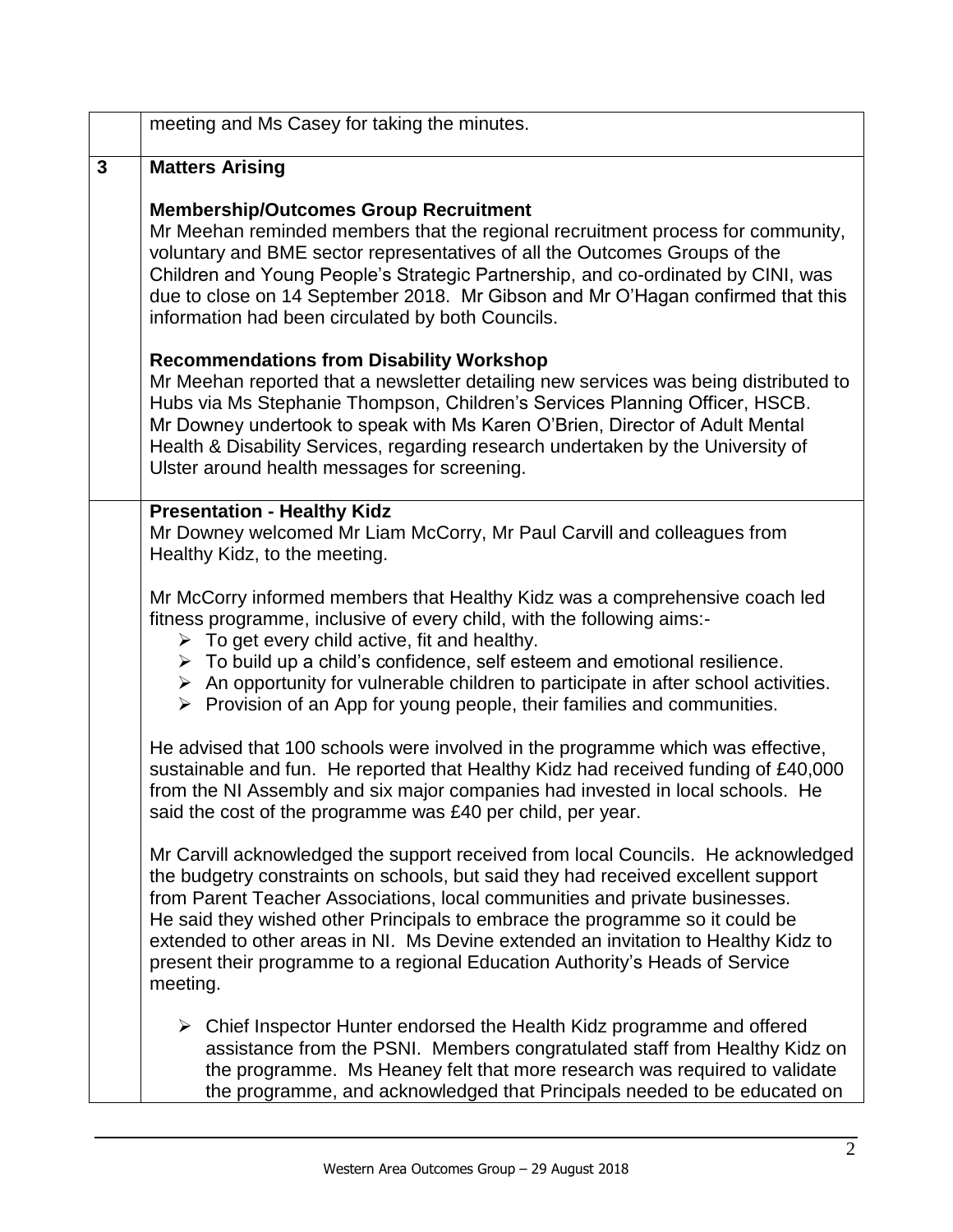|                         | Adverse Childhood Experiences, trauma and resilience. Mr Gibson said local<br>Councils also had their own accredited coaches.                                                                                                                                                                                                                                                                                                                                                                                                                                                                                                                                                                                                                                                                                                                                                    |
|-------------------------|----------------------------------------------------------------------------------------------------------------------------------------------------------------------------------------------------------------------------------------------------------------------------------------------------------------------------------------------------------------------------------------------------------------------------------------------------------------------------------------------------------------------------------------------------------------------------------------------------------------------------------------------------------------------------------------------------------------------------------------------------------------------------------------------------------------------------------------------------------------------------------|
|                         | <b>Action</b><br>$\triangleright$ Ms Watson agreed to report back to members on the Healthy Kidz pilots in<br>Ebrington Primary School and Oakgrove Integrated Primary School.<br>> Mr Downey proposed that the Outcomes Group discuss the Healthy Kidz<br>programme at a later date to discuss the possibility of commissioning the<br>programme, if members wished.<br>$\triangleright$ Consider the establishment of a sub group to consider any support that the<br>Western Area Outcomes Group could provide. Mr Leeson said it would be<br>helpful to have a representative from the PHA involved in this group.<br>$\triangleright$ Mr Downey agreed to provide Mr McCorry with contact details for<br>Mr Sean McCrory, EU Interreg VA MACE Project Manager, so connections<br>could be established.                                                                      |
| $\overline{\mathbf{4}}$ | <b>Update from Locality Planning Groups</b><br>Members noted the update reports provided by Mrs Magee and Mrs Donnelly.                                                                                                                                                                                                                                                                                                                                                                                                                                                                                                                                                                                                                                                                                                                                                          |
| 5                       | <b>Early Intervention Updates</b><br>MACE Conference - 28 September 2018<br>Mr Downey reported that, to date, over 600 people had registered for the Cross<br>Border Adverse Childhood Experiences conference on 28 September 2018 in the<br>Millennium Forum.<br>Mr Downey reported that screenings of the film "The Biology of Stress and the<br>Science of Hope" continued. Mrs Devine reported that the film had been well<br>received within the education sector and felt that teachers should have a placement<br>within Social Services to further enhance their understanding of ACE's.                                                                                                                                                                                                                                                                                 |
|                         | <b>Presentation - Playfinder</b><br>Mr Downey welcomed Mr Liam McAfee and colleagues from Playboard.<br>Mr McAfee advised that Playshaper NI was designed to support those who planned,<br>designed, built and managed public spaces to better understand the importance of<br>play and the role they have in enabling it. He said its aim was to support effective<br>partnership working processes with a view to creating and maintaining child friendly<br>public spaces.<br>Members acknowledged the importance of play for children and the benefits it<br>brought - physical activity, learning skills, challenges and social development.<br>Ms Heaney said she felt more consideration needed to be given to green spaces<br>within new private housing developments. Council representatives agreed that<br>attention should be given to the provision of play spaces. |